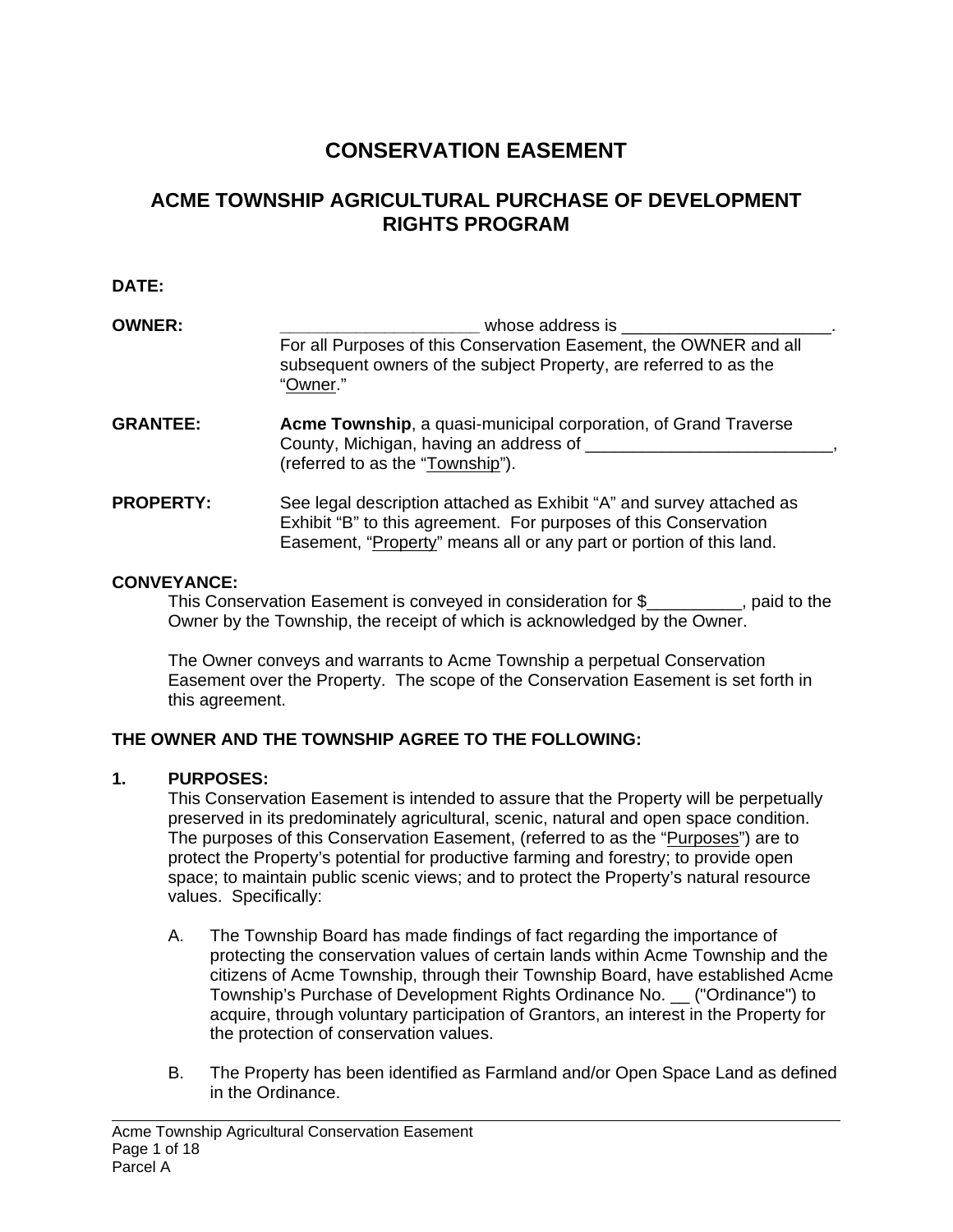- C. The Owner is willing to grant and convey to the Township the Development Rights in the Property as such rights are defined in the Ordinance (said rights being the interest in and the right to use and subdivide land for any and all residential, commercial and industrial purposes and activities which are not incident to agricultural and open space uses), on the terms and conditions and for the purposes hereinafter set forth.
- **2. CONSERVATION VALUES**. The Property possesses agricultural, scenic, open space, and ecological values of prominent importance to the Owner, the Township, and the public. These values are referred to as the "Conservation Values" and support the Conservation Easement Purposes. Any use of the Property not provided as a "permitted use" under the terms of this Easement and which impairs or interferes with the Conservation Values are expressly prohibited. The Conservation Values include the following:
	- A. The Property possesses agricultural, scenic, and open-space values (collectively, "conservation values") of great importance to Acme Township, the people of Grand Traverse County and the people of the State of Michigan.
	- B. The Property is located within Acme Township, a community with an agriculturalbased economy in an area presently experiencing rapid development, including the subdivision of prime farmland.
	- C. Maintaining the scenic and rural beauty of the area along with preserving the agricultural industry of Acme Township is an important planning goal of Acme Township and area residents.
	- D. The Property is a part of large block of protected land which contributes to the long-term sustainability of agriculture in the region by providing a buffer from residential development and other incompatible uses which could impair the ability to conduct agricultural practices over time.
	- E. The Property is located in the West Michigan Fruitbelt Region, an area with a unique capacity to grow stone fruit and other fruit such as apples, grapes and berries. This Region is recognized by the American Farmland Trust as one of the 20 most threatened agricultural resources in the United States.
	- F. The Property is a part of an area which has a long history of productive farming, and with good management is capable of sustaining productive farming into the future.
	- G. The Property adjoins natural land that provides habitat for native plant and animal species, including habitat for rare, threatened or endangered species, and preservation of the Property provides a buffer from residential development and other incompatible uses that may otherwise impair this habitat over time.
	- H. The Property adjoins land open to the public for recreational activities, including a trail system, and preservation of the Property provides a buffer from residential development and other incompatible uses that may otherwise impair or lessen the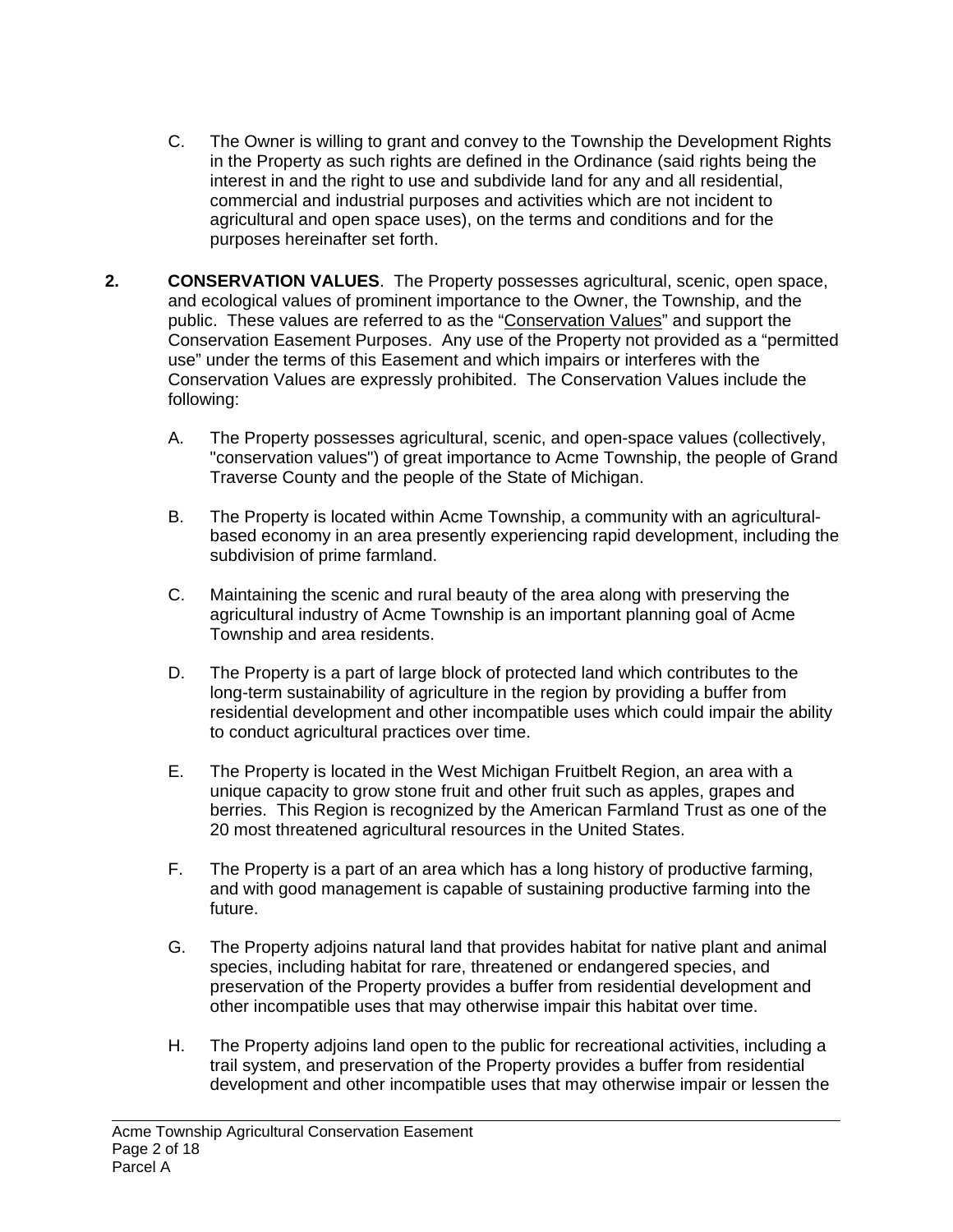use and enjoyment of the adjoining property by the public.

- I. The Property offers broad scenic views with minimal development in an area prominently visible to the public.
- J. The Property serves as a groundwater recharge area for the \_\_\_\_\_ Creek watershed, which flows directly into East Grand Traverse Bay.
- K. The Property offers scenic views to the public from  $\blacksquare$ .
- L. The Property includes "prime and unique" soils, as documented by \_\_\_. **[Note to Drafter: add detail of unique nature of property for farming here, if applicable.]**
- **3. BASELINE DOCUMENTATION**. Specific Conservation Values of the Property have been documented in a natural resource inventory signed by the Owner and the Township. This "Baseline Documentation Report" consists of written text, maps, photographs and other documentation intended to serve as an objective information baseline for monitoring compliance with the terms of this Conservation Easement. The parties agree that this Baseline Documentation Report provides an accurate representation of the Property at the time of this Conservation Easement conveyance.
- **4. REPRESENTATIONS**. The Owner has good and sufficient title to convey this easement and is committed to preserving the Conservation Values as stated in this Conservation Easement. The Owner agrees to confine use of the Property to activities consistent with the Purposes of this Easement and the preservation of the Conservation Values.

The Township protects natural, scenic and farm lands where preservation will yield a significant public benefit. The Township is a qualified holder of this Conservation Easement and will preserve the Conservation Values of the Property and uphold the terms of this Conservation Easement. The Township is a Michigan municipal corporation qualified under the Conservation and Historic Preservation Easement, Sub Part 11 of Part 21 of Natural Resources and Environmental Protection Act, MCL §§ 324.2140 *et seq* to hold a conservation easement*.*

## **5. PERMITTED USES**.

**The Owner retains all ownership rights except those extinguished or limited by this Conservation Easement and except those which are inconsistent with the Purposes or detrimental to the Conservation Values. In particular, the Owner reserves and retains the following rights:** 

- A. Right to Convey. The Owner retains the right to sell, lease, mortgage, bequeath, assign or donate the Property. Any conveyance will remain subject to the terms of this Conservation Easement and all subsequent Owners are bound by all obligations in this agreement. **Owner will notify the Township by first class mail 30 days prior to any such conveyance.**
- B. Right to Divide. The Owner retains the right to make **\_\_** land divisions, provided, however that the Property shall not be divided into parcels less than 20 acres in size unless the land is split to join another permanently protected parcel. In order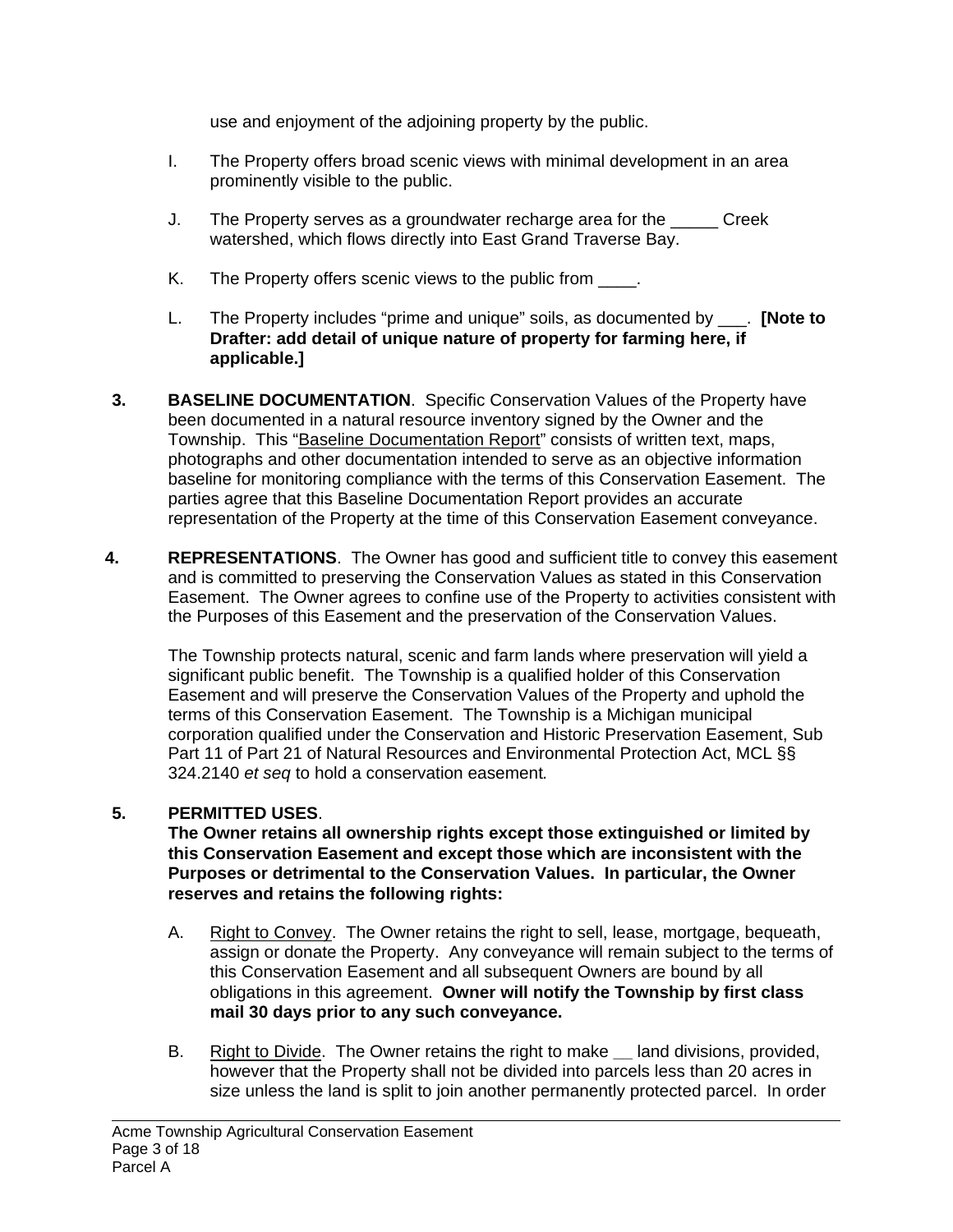to resolve any property boundary dispute, or modify the existing property boundary, the Owner may divide or subdivide the Property if the modification, division or subdivision is minor in scope and does not adversely affect the Conservation Values of the Property. Any such boundary modification shall be reviewed and approved by the Township pursuant to Section 8 of this Easement. **[Note to Drafter: 20 acres is the default minimum size for a parcel under the ordinance. The landowner can reserve less splits or increase the parcel size if they so desire. If matching funds from another program require a larger parcel size, then the language in this paragraph should be changed to reflect that larger parcel size.]**

A property transfer between adjacent parcels within the Township's PDR program or other land that is similarly permanently protected is permitted and does not use a division, so long as it is consistent with the Michigan Land Division Act (1967 PA 288; MCL 560.101 *et seq*.) and all other applicable laws. Any such property transfer shall comply with this Paragraph 5(B) and Paragraph 6(A), and shall be reviewed and approved by the Township as a legal description amendment pursuant to Section 10 of this Conservation Easement.

- 1) the Owner shall survey the boundary lines, mark the parcel boundaries at intervisible locations, and provide a copy of the survey and new legal description to the Township within 30 days of the transfer, at the Owner's expense;
- 2) all land subject to a property transfer shall remain subject to the terms of this Conservation Easement.
- C. Right to Construct Additional Residence. The Owner retains the right to construct one additional residence, in the area designated "building envelope" on Exhibit C, for an individual or individuals essential to the farm operation as defined in section 36110(5) of the Natural Resources and Environmental Protection Act, MCL 324.36110(5). Any structures built under this Paragraph must be in conformance with all applicable federal, state and local laws, ordinances and regulations, and the Township must be provided with notice of the Owner's intent to invoke the right to construct this structure prior to commencement of any activity pursuant to this paragraph. **[Note to drafter: this paragraph may be removed if the landowner wishes to donate this additional building right as part of a bargain sale transaction.]**
- D. Right to Agricultural Uses. The Owner retains the right to conduct agricultural uses on the Property, provided that all agricultural uses: 1) are conducted according to Generally Accepted Agricultural Management Practices (GAAMPs) standards, as defined by the Michigan Department of Agriculture, or an equivalent successor standard; 2) do not impair the Property's ability to support future agricultural uses; 3) comply with all other provisions of this Conservation Easement and all local, state or federal laws. For purposes of this Conservation Easement, "Agricultural use" means substantially undeveloped land devoted to the production of plants and animals useful to humans, including forages and sod crops; grains, feed crops, and field crops; dairy and dairy products; poultry and poultry products; livestock, including breeding and grazing of cattle, swine, captive cervidae, and similar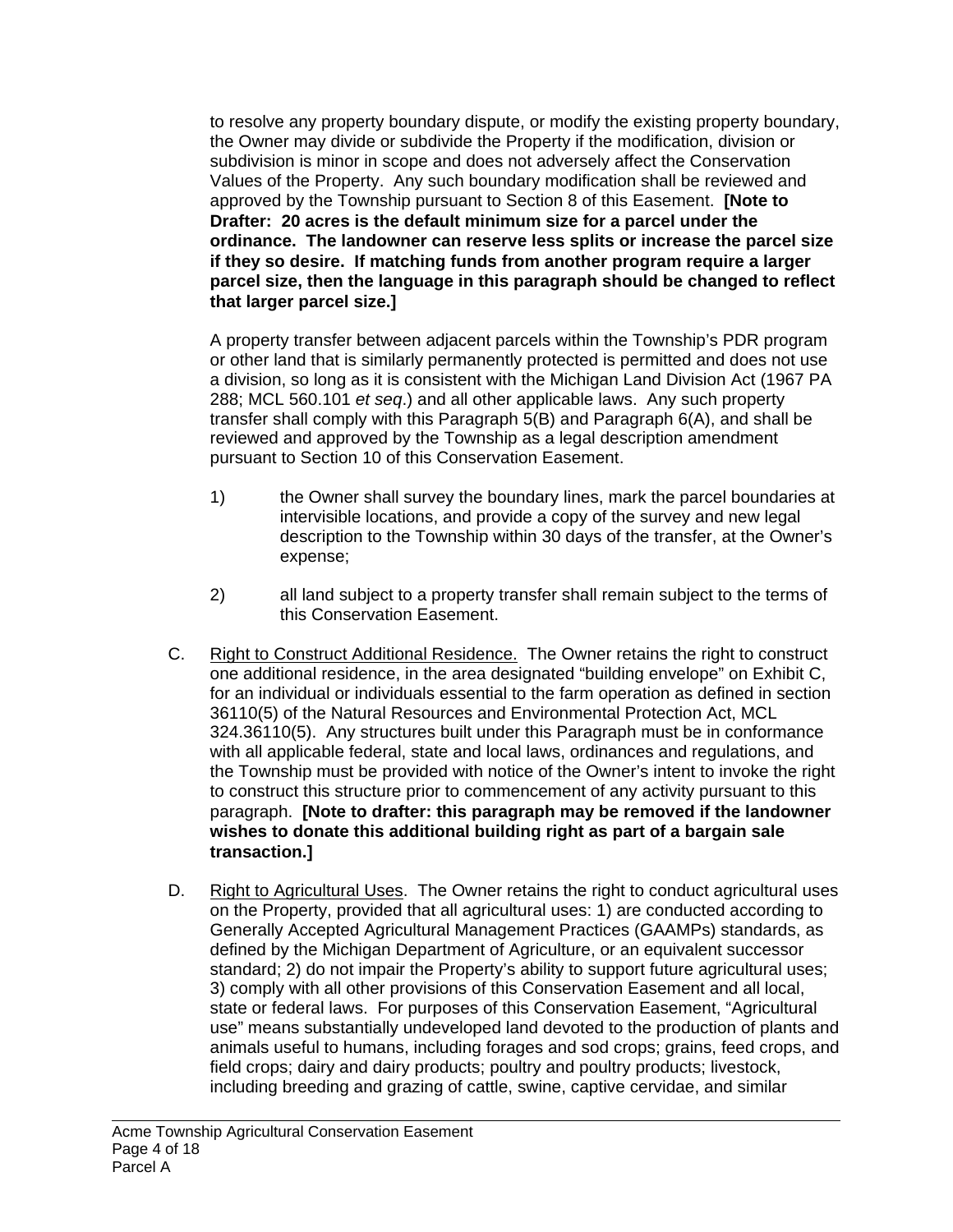animals; berries; herbs; flowers; seeds; grasses; nursery stock; fruits; vegetables; Christmas trees; and other similar uses and uses. Agricultural use includes use in a federal acreage set-aside program, a federal conservation reserve program, or a wetland reserve program. Agricultural use does not include the management and harvesting of a wood lot. "agriculture" means the production of plants, animals or other organisms useful to humans on substantially undeveloped land devoted to such uses. The management and harvesting of timber is not considered to be an agricultural use, but is a permitted activity under this Conservation Easement, as described in Paragraph 5(K).

Agricultural activity specifically includes, but is not limited to, the following:

- 1) planting trees or other vegetation to improve agricultural use of the Property, such as wind breaks;
- 2) removing trees or other vegetation to improve agricultural use, such as air drainage, or to make additional land available for farming, except in areas designated as Forest Areas, which are restricted as described in Paragraph  $5(K)$ ;
- 3) composting plants, animal manure or other natural materials generated by agricultural uses; and
- 4) lying fallow or nonuse of the Property.
- 5) The use of a Licensed Agricultural Labor Camp or Agricultural Labor Camp including the right to build agricultural worker housing to house migrant farm laborers while they are principally employed on the Grantors' farm operation. (Buildings shall be located outside of the restricted viewshed or prime farming areas, if any, as shown in the Baseline Documentation, Exhibit "B"). Agricultural worker housing means housing owned by the farm operation that is not occupied by the Owner and is being provided rent-free to farm labor who's primary source of income is derived from that farm operation.
- 6) Storage of agricultural machinery, equipment and agricultural materials, including but not limited to chemicals and fertilizers. (Limitations on their location, if any, shall be shown in the Baseline Document, Exhibit "B").
- 7) Storage, retail or wholesale marketing or processing of agricultural products, so long as more than fifty percent (50%) of the stored, processed or merchandised products are produced on that farm operation for at least 3 of the immediately preceding 5 years;
- 8) Other Agricultural Practices that may in the future be determined by the Township Board to be a common agricultural practice in the region after the use is recommended by the Planning Commission and at least one other state or nationally recognized agricultural organization.

Agricultural activity specifically does not include the following: golf courses,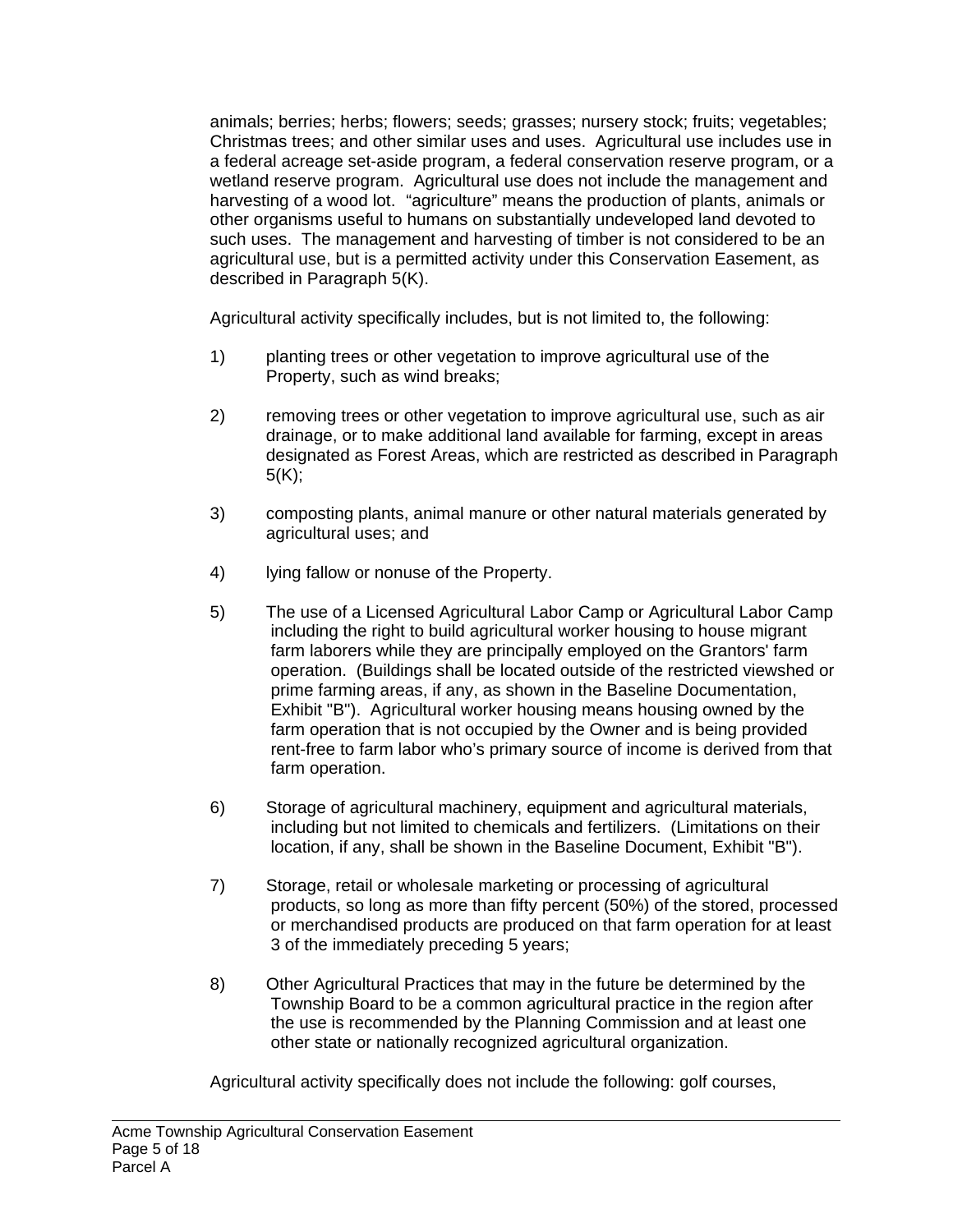campgrounds, airfields, vehicle raceways or commercial animal raceways.

- E. Right to Construct Agricultural Infrastructure. The Owner retains the right to construct, maintain and replace buildings and other structures necessary for and consistent with agricultural uses, including new buildings such as greenhouses, roadside stands and other structures and improvements to be used solely for agricultural purposes. (Limitations on their location, if any, shall be shown in the Baseline Document, Exhibit "B").
- F. Right to Construct and Maintain Wildlife Hunting and Viewing Blinds. The Owner retains the right to construct and place blinds on the Property for the purpose of hunting and viewing wildlife. Blinds shall not have a foundation constructed with concrete or other permanent materials. The Owner may affix permanent tree stands that are constructed from wood or fasten tree stands that are portable and non-permanent made from any material that is common or standard for these devices.
- G. Roads. The Owner retains the right to construct, maintain and replace private access roads on the Property, such as farm lanes, logging roads or two-tracks, which relate to farming, forestry or other permitted uses. Owner may use sand, gravel or other material from the Property to construct and maintain these private roads, as described in Paragraph 5(H). Any private access road located in a designated Forest Area must be approved by the Township prior to construction, as described in Paragraph 5(I).
- H. Land Surface Alteration. The Owner retains the right to make changes to the topography or otherwise alter the land surface on the Property in order to further the agricultural use of the property. [**Note to drafter: this may need to be limited to certain areas delineated for agricultural use only. This language should be more restrictive if there is a bargain sale component to the transaction.**] Excavation of topsoil, sand, gravel, rock minerals or other materials that significantly impairs or interferes with the conservation values of the property shall not take place without prior written approval of the Township. This paragraph shall not be construed to allow any surface mining activity or other land surface alteration that would be contrary to or not allowed by section 170(h) of the Internal Revenue Code, the Treasury regulations adopted pursuant thereto, and any other successor provisions addressing the same subject.
- I. Forestry. **[Note to drafter: this may or may not be applicable. Delete this paragraph if not applicable, along with the last sentence of Paragraph G above.]** The Owner retains the right to conduct forest management to harvest timber or other forest products, for use or commercial sale, subject to the terms below.

*Designated Forest Areas*. Within certain areas designated as "Forest Areas," additional restrictions apply. The Property has **\_\_\_** designated Forest Area, which is described in Exhibit "C."

1) A designated Forest Area may not be converted to non-forest land use. There shall be no agricultural or raising/grazing animals of animals within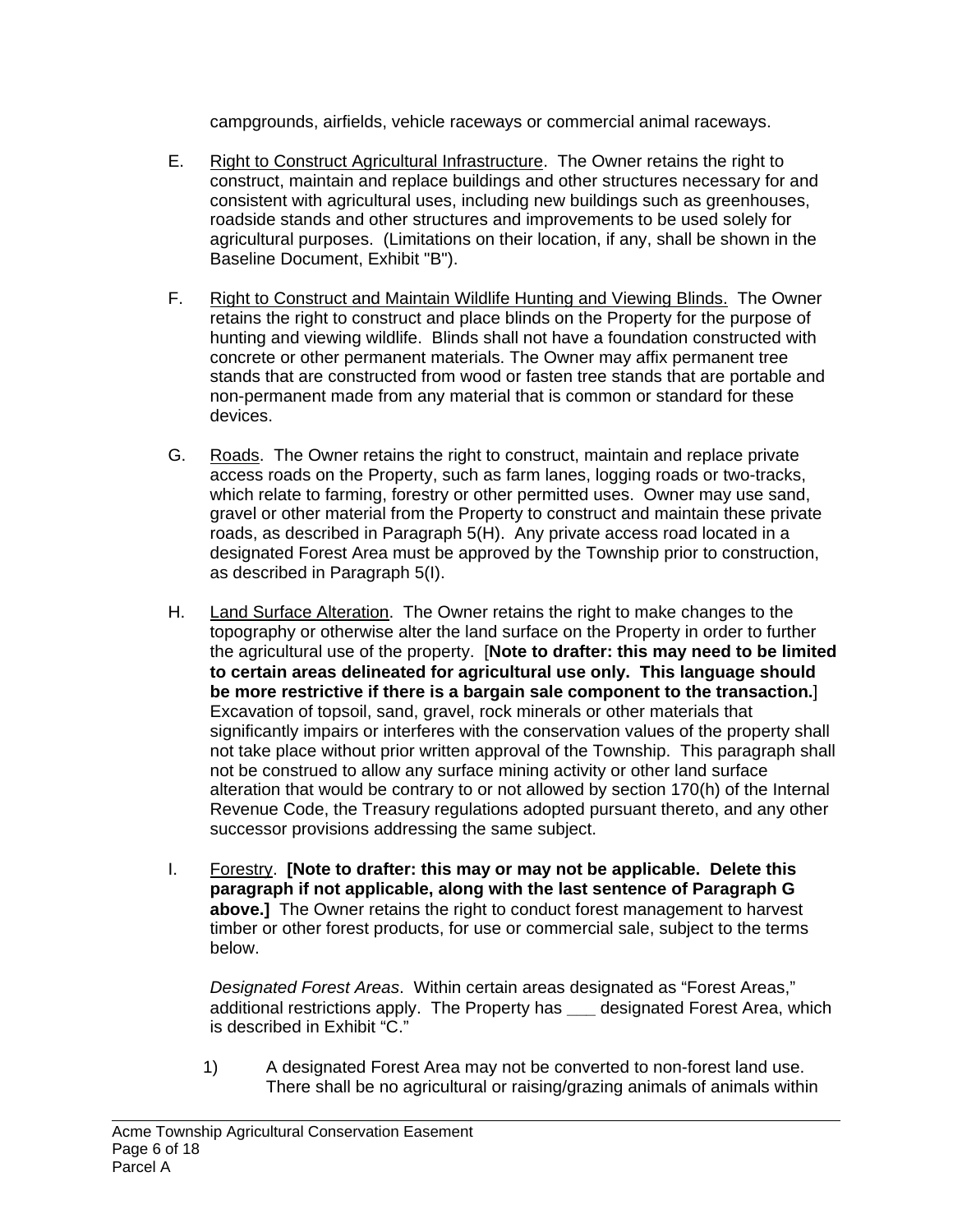Forest Areas.

2) A Forest Management Plan must be prepared prior to conducting any forest management activities within a designated Forest Area.

This Forest Management Plan must be prepared by a professional forester or other qualified natural resources specialist and must include a schedule of harvests. This Forest Management Plan shall be provided to the Township for approval, as described in Section 8, and shall be updated at least every 15 years. At least 30 days prior to any commercial harvest, the Owner shall prepare a Harvest Plan containing specific details about the proposed harvest that are consistent with the Forest Management Plan. The Harvest Plan shall include a summary of planned activities, timeline, ingress and egress routes, and restoration, and shall be provided to the Township for approval, as described in Section 8. Forest management for air drainage related to agricultural uses may be included as part of the Forest Management Plan.

- 3) The Owner may remove dangerous or diseased trees in a designated Forest Area if the trees constitute an immediate threat without a Forest Management Plan and without prior Township approval. Dangerous trees are defined as those which are reasonably considered to cause safety concerns to people or property. Diseased tree management includes removing trees in order to prevent or control infestation by diseased vegetation, insects or other pests, in accordance with recommendations by a professional forester or other natural resource specialist. Owner shall notify the Township either before or within 30 days after the Owner takes action.
- J. Animals. The Owner retains the right to raise or graze animals on the Property, provided the Owner erects and maintains adequate fencing or takes other measures to prevent livestock from entering any areas designated as Forest Areas or Natural Areas on the Property.
- K. Utility Lines. The Owner retains the right to install and maintain overhead utility lines within existing utility easements of record. The Owner also retains the right to grant a utility easement for the installation and maintenance of utility lines to serve the Property for agricultural purposes. The Owner shall make all reasonable efforts to locate any new utility easement along the edge of a road or field, and location and installation shall be done in such a manner as to minimize to the greatest extent possible impact on prime, unique, and important soils.
- L. Right to Operate Motorized Vehicles. The Owner retains the right to operate motorized vehicles on the Property, provided such use does not adversely impact the Conservation Values.
- **6. PROHIBITED ACTIONS**. Any activity on or use of the Property which is inconsistent with the Purposes of this Conservation Easement or which is detrimental to the Conservation Values is expressly prohibited. By way of example, but not by way of limitation, the following activities and uses are expressly prohibited: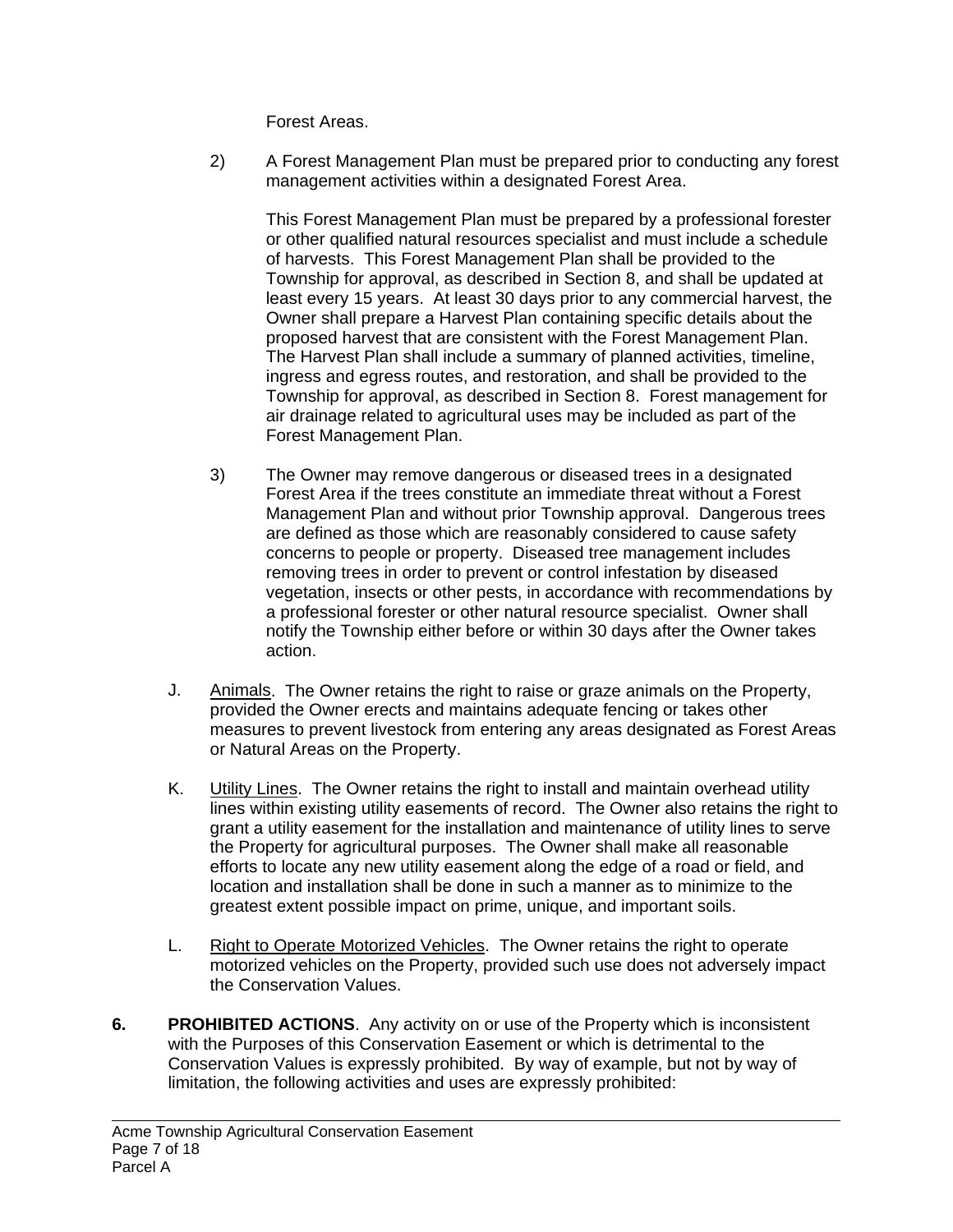- A. Division. The Owner is prohibited from dividing, subdividing, partitioning or otherwise creating or permitting separate ownership on the Property, except as permitted in Section 5.
- B. Residential Use. Residential use of the property is prohibited, except as otherwise provided for in Section 5.
- C. Buildings or Other Construction. Construction or placement of buildings or other human-made structures on the Property is prohibited, except as expressly permitted in Section 5 of this Conservation Easement.
- D. Mineral extraction. The exploration, production or extraction of oil, gas, hydrocarbons or petroleum are permitted on the Property. Exploration, production, extraction, quarrying, or any other removal of material which depletes the land surface or subsurface, including without limitation, the removal of topsoil, sand, gravel, rock and peat, is prohibited, except as expressly permitted under Paragraphs 5(I) or 5(J) of this Conservation Easement. **[Note to Drafter: this is not proper language for a bargain sale easement where the owner intends to take a tax deduction.]**
- E. Dumping. Processing, storing, dumping, or disposing of liquid or solid waste, refuse, or debris on the Property, ("Dumping") is prohibited. This is not intended to prohibit the use of organic waste or other agricultural byproducts used for agricultural uses, so long as it conforms to local, state and federal law.
- I. Signs and Billboards. Billboards are prohibited. Signs are only permitted as specified in Paragraph 5(Q).
- J. Commercial and Industrial Activities. Commercial or industrial activities not associated with permitted agricultural and open space activities or not otherwise expressly permitted herein, are prohibited.
- **7. RIGHTS OF THE TOWNSHIP**. The Owner confers the following rights upon the Township to perpetually maintain the Conservation Values of the Property:
	- A. Right to Enter. The Township has the right to enter the Property at reasonable times to monitor the Property, to enforce compliance with, or otherwise exercise its rights under, this Conservation Easement. The Township agrees that it will not unreasonably interfere with the Owner's use and enjoyment of the Property. The Township has no right to permit any persons other than its own personnel, authorized agents and contractors to enter the Property. The general public is not granted access to the Property as part of this Conservation Easement.
	- B. Right to Preserve. The Township has the right to prevent any activity on or use of the Property that is inconsistent with the Conservation Easement Purposes or detrimental to the Conservation Values, unless such activity is expressly permitted in this Conservation Easement.
	- C. Right to Require Restoration. The Township has the right to require the Owner to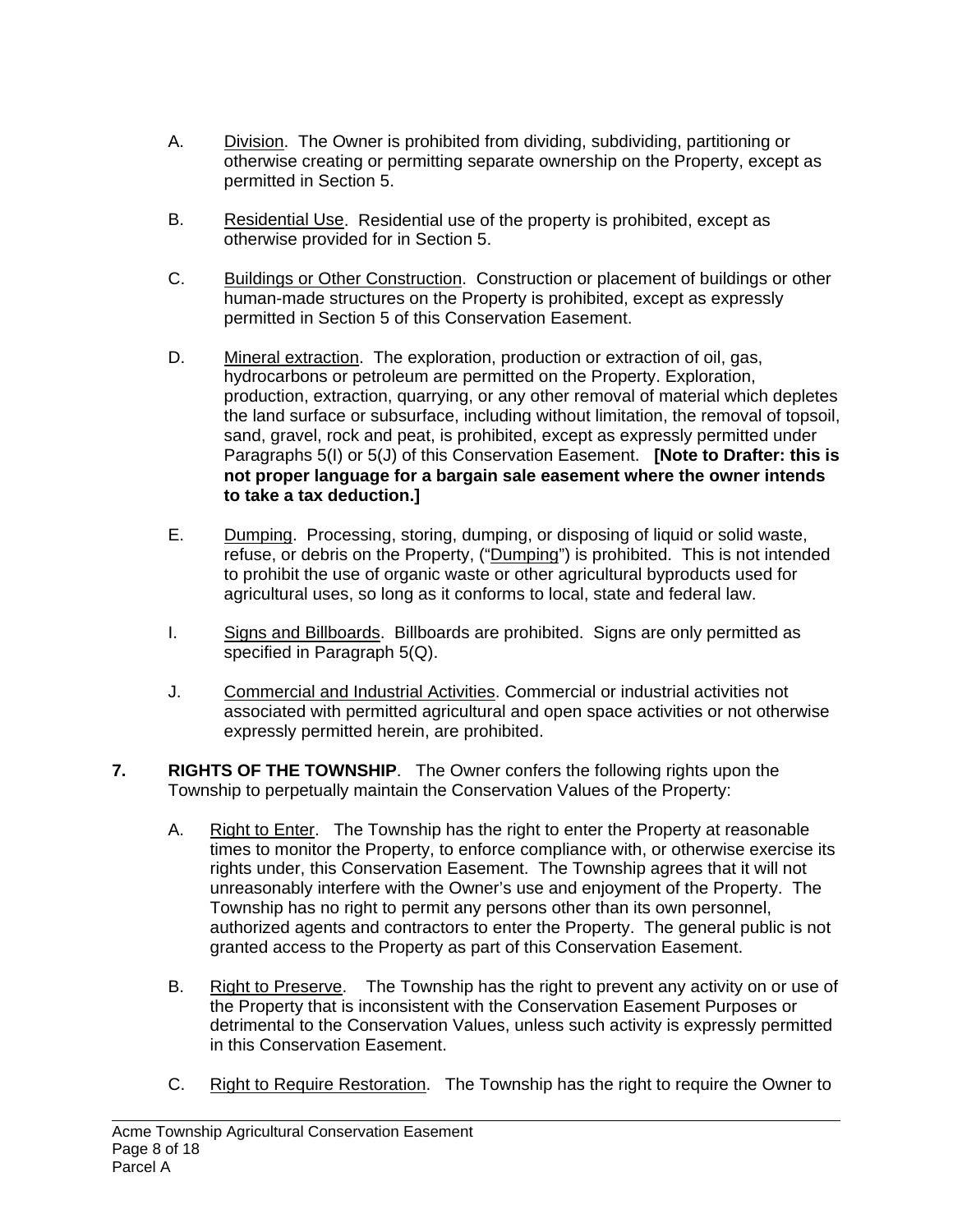restore any and all areas or features of the Property which are damaged by any activity prohibited in this Conservation Easement.

- D. Right to Place Signs. The Township has the right to place signs on the Property which identify the land as protected by this Conservation Easement, which recognize the Township's contributions to the Property's protection, and which identify the Property as part of the Township's PDR program.
- **8. TOWNSHIP APPROVAL**. The purpose of requiring Township approval is to allow the Township opportunity to ensure that the proposed activities, and the manner in which they are designed and carried out, are consistent with the Purposes and Conservation Values of this Conservation Easement. Whenever approval is required, the Owner and the Township shall follow the following process:
	- A. Owner shall submit written plans for the proposed action to the Township office prior to commencing the activity.
	- B. Township shall have up to 45 days from the date of receipt of the plan to review the plan and notify Owner that the plan is: 1) approved, 2) denied, or 3) approved with conditions.
	- C. If the Township does not respond within the 45 day period, then the plan is deemed to be approved, and Owner may proceed with the proposed activity in a manner substantially consistent with the written plan submitted.
	- D. The Township may require reasonable modifications to the plan if, in the Township's judgment, such modifications will improve the proposed activity's impact on the Conservation Values.
	- E. The Township may deny the proposed activity if, in the Township's Sole Discretion, the proposed action or plans is likely to be inconsistent with the Purposes of this Conservation Easement or detrimental to the Conservation Values.

If the Owner performs activities which require Township approval without proper approval, then the Owner is subject to remedies described in Section 12.

- **9. AMENDMENT.** This Conservation Easement may be amended only if in the Sole Discretion of the Township such amendment is consistent with the Purposes and Conservation Values of this Conservation Easement. Any amendment must be mutually agreed upon by the Township and the Owner, signed and duly recorded by the parties and comply with all applicable laws and regulations.
- **10. TOWNSHIP REMEDIES**. This section addresses cumulative remedies of the Township and limitations on these remedies.
	- A. Delay in Enforcement. No delay in enforcement shall be construed as a waiver of the Township's right to enforce the terms of this Conservation Easement at a later date.
	- B. Acts Beyond Owner's Control. The Township may not bring an action against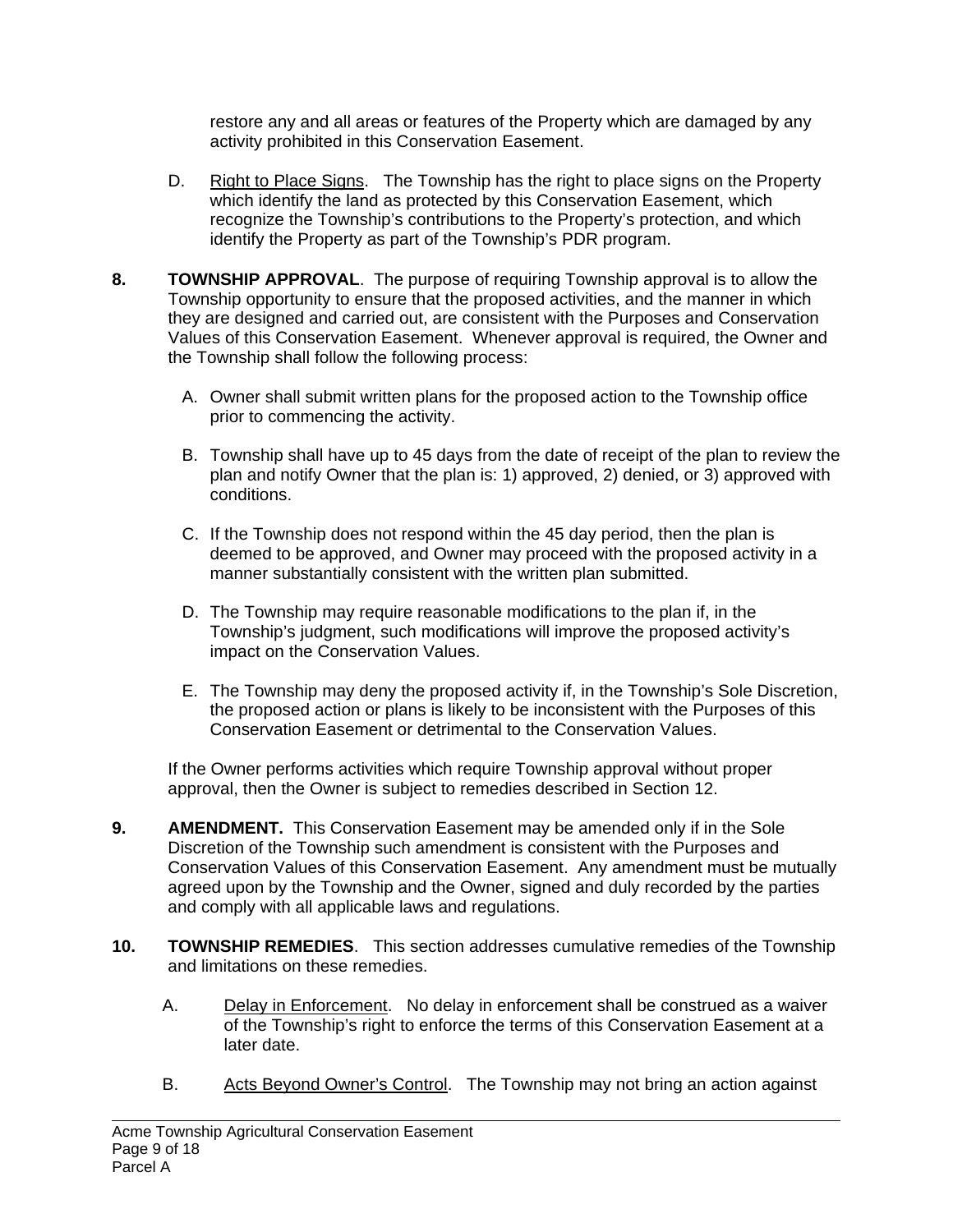the Owner for modifications to the Property resulting from causes beyond the Owner's control, including, but not limited to, unauthorized actions by third parties, natural disasters such as unintentional fires, floods, storms, natural earth movement, or an Owner's well-intentioned actions in response to an emergency resulting in changes to the Property. The Owner has no responsibility under this Conservation Easement for such unintended modifications.

C. Notice and Demand. If the Township reasonably believes that the Owner is in violation of this Conservation Easement, or that a violation is threatened, the Township shall provide written notice to the Owner. The written notice will identify the violation and request corrective action to cure the violation and, where the Property has been injured, outline the corrective action necessary to restore the Property.

However, if the Township determines, at its Sole Discretion, that the violation constitutes immediate and irreparable harm, no written notice is required prior to the Township pursuing its legal remedies to enforce this Conservation Easement or to prevent or limit harm to the Conservation Values of the Property. Furthermore, in the event the Township has sent written notification of the violation and during the 28-day cure period defined below, it becomes apparent to the Township that the continuation of the violation is likely to cause immediate and irreparable harm, the Township may pursue its legal remedies without waiting for the cure period to expire.

Furthermore, if the Township determines that this Conservation Easement is, or is expected to be violated, and the Township's good-faith and reasonable efforts to notify the Owner are unsuccessful, the Township may pursue its lawful remedies to mitigate or prevent harm to the Conservation Values without prior notice and without awaiting the Owner's opportunity to cure. The Owner agrees to reimburse all reasonable costs associated with this effort.

D. Failure to Act. If, within 28-days after written notice, the Owner does not implement corrective measures requested by the Township, the Township may bring an action in law or in equity to enforce the terms of the Conservation Easement. In the case of immediate or irreparable harm, or if an Owner is unable to be notified, the Township may invoke these same remedies without notification and/or awaiting the expiration of the 28-day period.

The Township is entitled to compel enforcement of these covenants and restrictions by court or any other action against the Owner seeking any or all of the following relief: a temporary or permanent injunction, specific performance, declaratory relief, restitution, reimbursement of expenses, an order compelling the Owner to restore the Property, and/or any other action authorized by law. If a court or other authorized entity determines that the Owner has failed to comply with this Conservation Easement, the Owner shall also reimburse the Township for all litigation costs and actual attorney's fees, and all costs of corrective action or Property restoration incurred by the Township.

E. Unreasonable Litigation. If the Township initiates litigation against the Owner to enforce this Conservation Easement, and if the court determines that the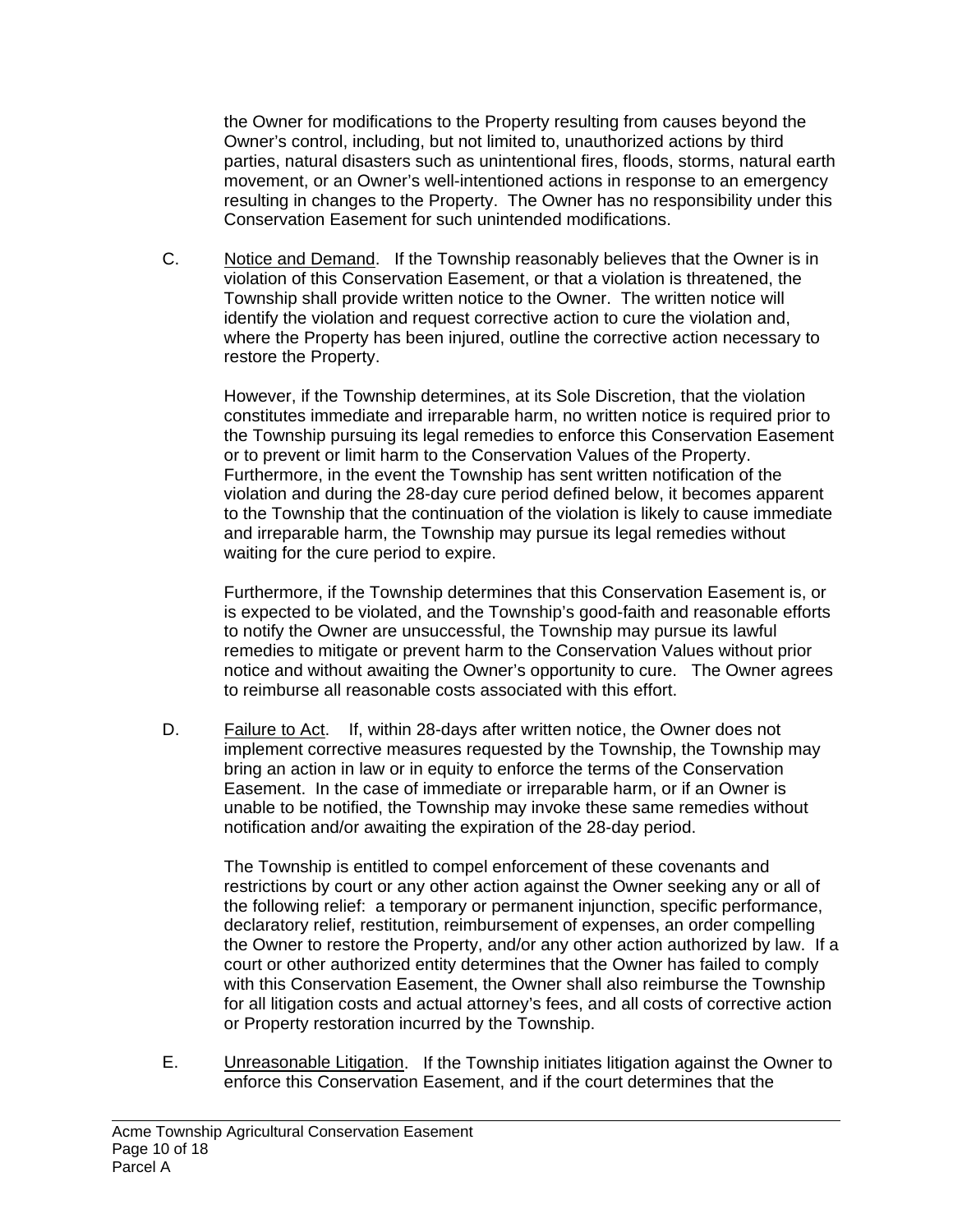litigation was initiated without reasonable cause or in bad faith, then the Township shall reimburse the Owner's reasonable costs and reasonable attorney's fees in defending the action.

- F. Actual or Threatened Non-Compliance. Township shall have the rights provided under this Section 12 whether violations of the terms of this Agreement are actual or threatened. The Owner agrees that the Township's remedies at law for any violation of the terms of this Easement are inadequate and that the Township shall be entitled to injunctive relief, both prohibitive and mandatory, in addition to such other relief to which the Township may be entitled, including specific performance of the terms of this Conservation Easement, without the necessity of proving either actual damages or the inadequacy of otherwise available legal remedies.
- G. Cumulative Remedies. The preceding remedies of the Township are cumulative. Any, or all, of the remedies may be invoked by the Township if there is an actual or threatened violation of this Conservation Easement.
- **11. REGULATORY AUTHORITY.** The Owner is solely responsible for obtaining all applicable permits and authorization or otherwise ensuring that any proposed use, building, construction, design, location, or other specification related to Owner's use of the Property complies with all applicable local, state, and federal regulations, rules, policies, or laws. Likewise, the Township is solely responsible for obtaining all applicable permits and authorization or otherwise ensuring that any proposed use related to the Township's use of the Property described in Section 7 complies with all applicable local, state, and federal regulations, rules, policies, or laws.

By accepting this Conservation Easement, or in reviewing and/or approving any use, building, construction, design, location, or any other specification related to the Property or the use or development of the Property, the Township makes no warranty that the proposed use, building, construction, design, location, or other specification complies with any local, state, or federal regulation, rule, policy, or law. Zoning laws and other governmental laws or regulations apply to the Property, and shall serve as the limit to use on the Property unless the limits imposed by this Conservation Easement are more restrictive.

- **12. OWNERSHIP COSTS AND LIABILITIES**. In accepting this Conservation Easement, the Township shall have no liability or other obligation for costs, liabilities, taxes, or insurance of any kind related to the Property except as otherwise provided in this Section 14.
	- A. The Township, its members, trustees or directors, officers, employees, and agents have no liability arising from injury or death to any person or physical damage to any property on the Property except as provided in Paragraph 14(B) below. The Owner agrees to indemnify, hold harmless and defend the Township against such claims of injury, loss, cost or damage during the tenure of the Owner's ownership of the Property. The Township's rights do not include the right, in absence of a judicial decree, to enter or control the Property to the degree that would cause the Township to be deemed an owner or operator of the Property within the meaning of the Comprehensive Environmental Response,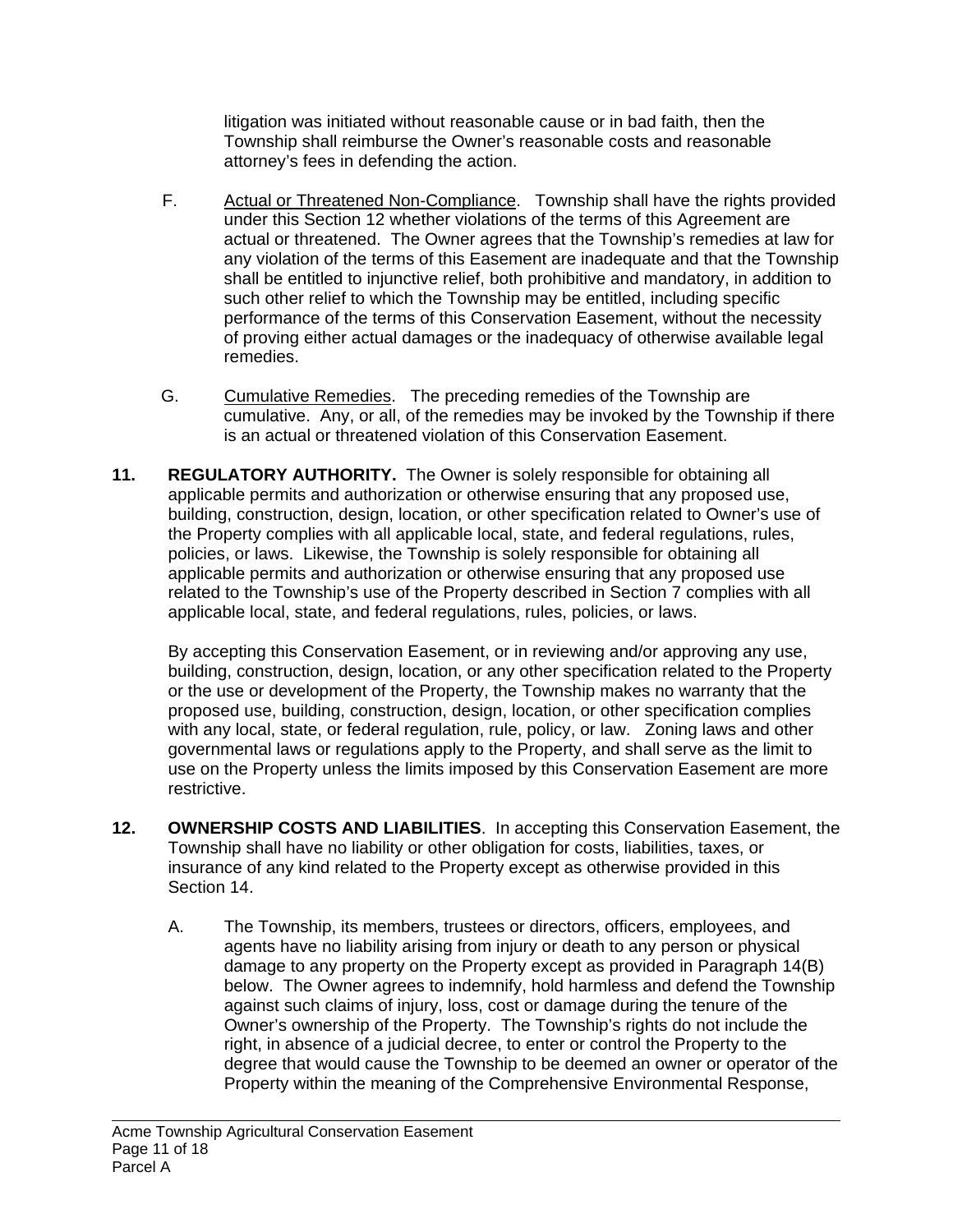Compensation, and Liability Act, or any other federal or state law or regulation.

- B. The Township agrees to pay the cost, and indemnify the Owner against third party claims during the tenure of the Township's use and exercise of its rights under this Section 7 of the Conservation Easement. Except as otherwise provided in this Easement, the Owner shall have no cost or liability for the Township's actions associated with the exercise of these rights. The foregoing provisions of this Paragraph 14(B) shall not apply to loss, injury, death or damage arising by reason of the negligence or willful misconduct of the Owner, or its invitees, agents or employees; nor shall the foregoing apply to any costs or liabilities of the Owner for a violation of the terms of this Easement.
- **13. NO THIRD PARTY RIGHTS**.No third party rights are created or intended to be conveyed in this Conservation Easement.
- **14. AUTHORIZATION TO HOLD CONSERVATION EASEMENTS**. If the Township becomes no longer authorized to acquire and hold conservation easements, then this Conservation Easement shall become vested in the County of Grand Traverse, Michigan. If the County is not willing or able to hold this Easement, then the Easement shall become vested in another governmental or non-profit entity selected by the Board of Directors of the Township who is willing and able to carry out the purposes of this Easement and the Acme Township Farmland and Open Space Development Rights Ordinance. If this Conservation Easement is not so disposed, the circuit court of the county in which the principal office of the Township is then located shall vest this Conservation Easement in another governmental or non-profit entity who is willing and able to carry out the purposes of this Easement and the Acme Township Farmland and Open Space Development Rights Ordinance.
- **15. TERMINATION**. This Conservation Easement may be extinguished only by an unexpected change in condition which causes it to be impossible to fulfill the Conservation Easement's Purposes, or by exercise of eminent domain. **[Note to Drafter: this is not proper language for a bargain sale easement where the owner intends to take a tax deduction. This paragraph 15 (and subparagraphs) needs to be revised.]**
	- A. Unexpected Change in Conditions. If subsequent circumstances render the Purposes of this Conservation Easement impossible to fulfill and the Property is determined to be not marketable for farm use, then this Conservation Easement may be partially or entirely terminated only by judicial proceedings or in accordance with the Acme Township Farmland and Open Space Development Rights Ordinance. The Township will then be entitled to compensation in accordance with the provisions of the Acme Township Farmland and Open Space Development Rights Ordinance and the Grand Traverse County Farmland and Open Space Development Rights Ordinance.
	- B. Eminent Domain. If the Property is taken, in whole or in part, by power of eminent domain, then the Township will be entitled to compensation by the same method as is set forth in the Acme Township Farmland and Open Space Development Rights Ordinance and the Grand Traverse County Farmland and Open Space Development Rights Ordinance.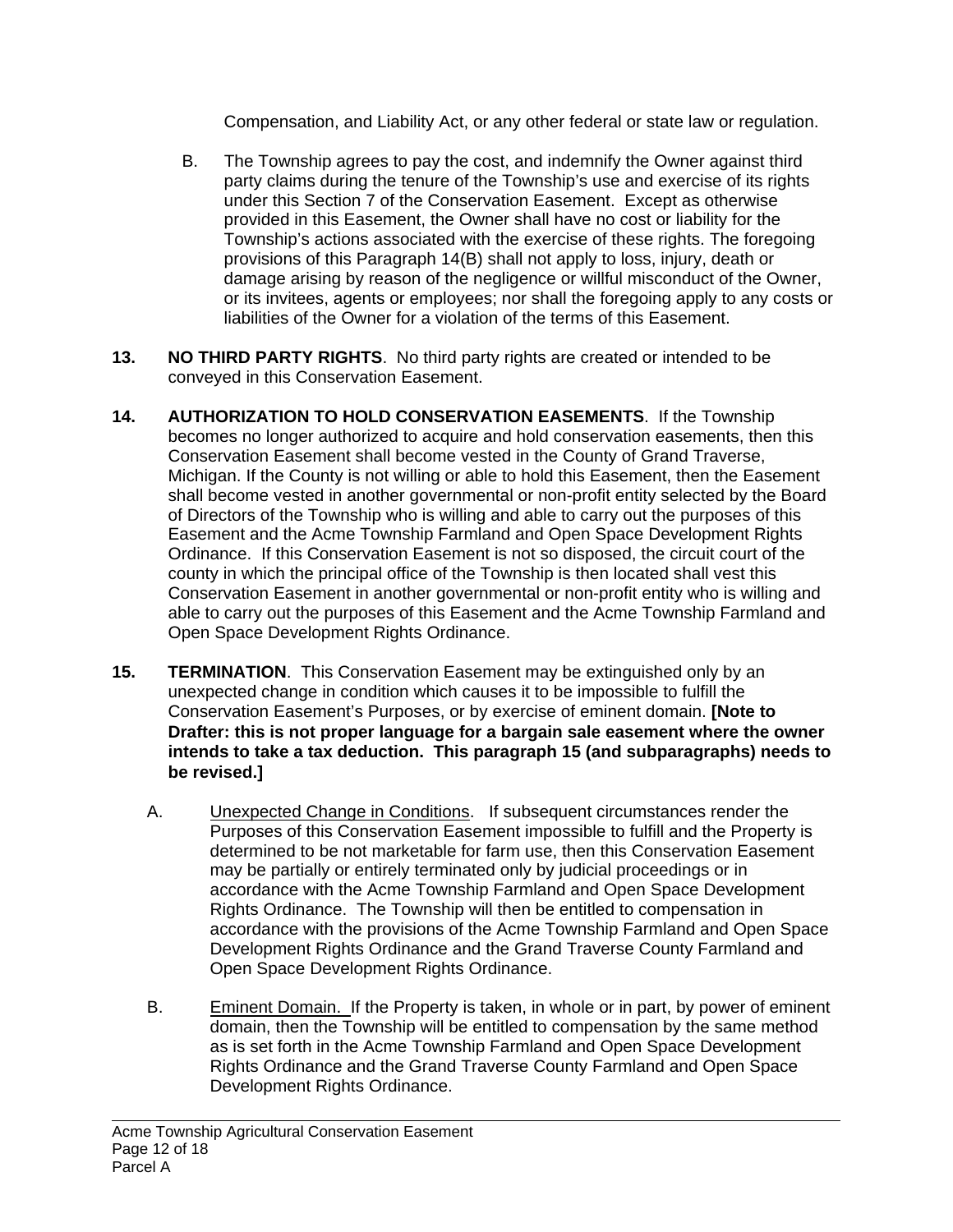- **16. LIBERAL CONSTRUCTION**. This Conservation Easement shall be liberally construed in favor of maintaining the Conservation Values of the Property and in accordance with the Conservation and Historic Preservation Easement, Sub part 11 of Part 21 of the Michigan Natural Resources and Environmental Code MCL 324.2140 *et seq.*
- **17. NOTICES**. For purposes of this agreement, notices may be provided to either party by personal delivery or by mailing a written notice to the party (at the address shown at the top of this agreement, or at last known address of a party) by First Class mail. All notices shall be deemed to have been duly given when hand delivered or when deposited, properly addressed, with the U.S. Postal Service with sufficient pre-paid postage.
- **18. SEVERABILITY**. If any portion of this Conservation Easement is determined to be invalid, the remaining provisions will remain in force.
- **19. SUCCESSORS**. This Conservation Easement is binding upon, and inures to the benefit of, the Owner's and the Township's successors in interest. All subsequent owners of the Property are bound to all provisions of this Conservation Easement to the same extent as the current property owner.
- **20. TERMINATION OF PERSONAL RIGHTS AND OBLIGATIONS**. A party's personal future rights and obligations under this Conservation Easement terminate upon transfer of that party's interest in the Property. Liability for acts or omissions occurring prior to transfer will survive the transfer.
- **21. SUBORDINATION.** Any mortgage or lien shall be subordinated to the terms of this Conservation Easement. This Conservation Easement is subordinate to the Utility Easement conveyed concurrently, and recorded in Benzie County.
- 22. SOLE DISCRETION. For purposes of this Conservation Easement, "Sole Discretion" means in the sole and exclusive judgment of the Township. Sole Discretion further means that the Township may decide, judge, approve, approve with conditions, or deny any item or request for any reason or for no reason at all.
- **23. EXHIBITS**. This Conservation Easement includes and incorporates the following Exhibits:
	- Exhibit A Legal Description
	- Exhibit  $B -$  Survey
	- Exhibit C Property Map showing any designated Forest Area, Farm Building Envelope or Scenic Buffer Area
- **24. MICHIGAN LAW**. This Conservation Easement will be construed in accordance with Michigan Law.
- **25. ENTIRE AGREEMENT**. This Conservation Easement sets forth the entire agreement of the parties. It is intended to supersede all prior discussions or understandings.

## **OWNER:**